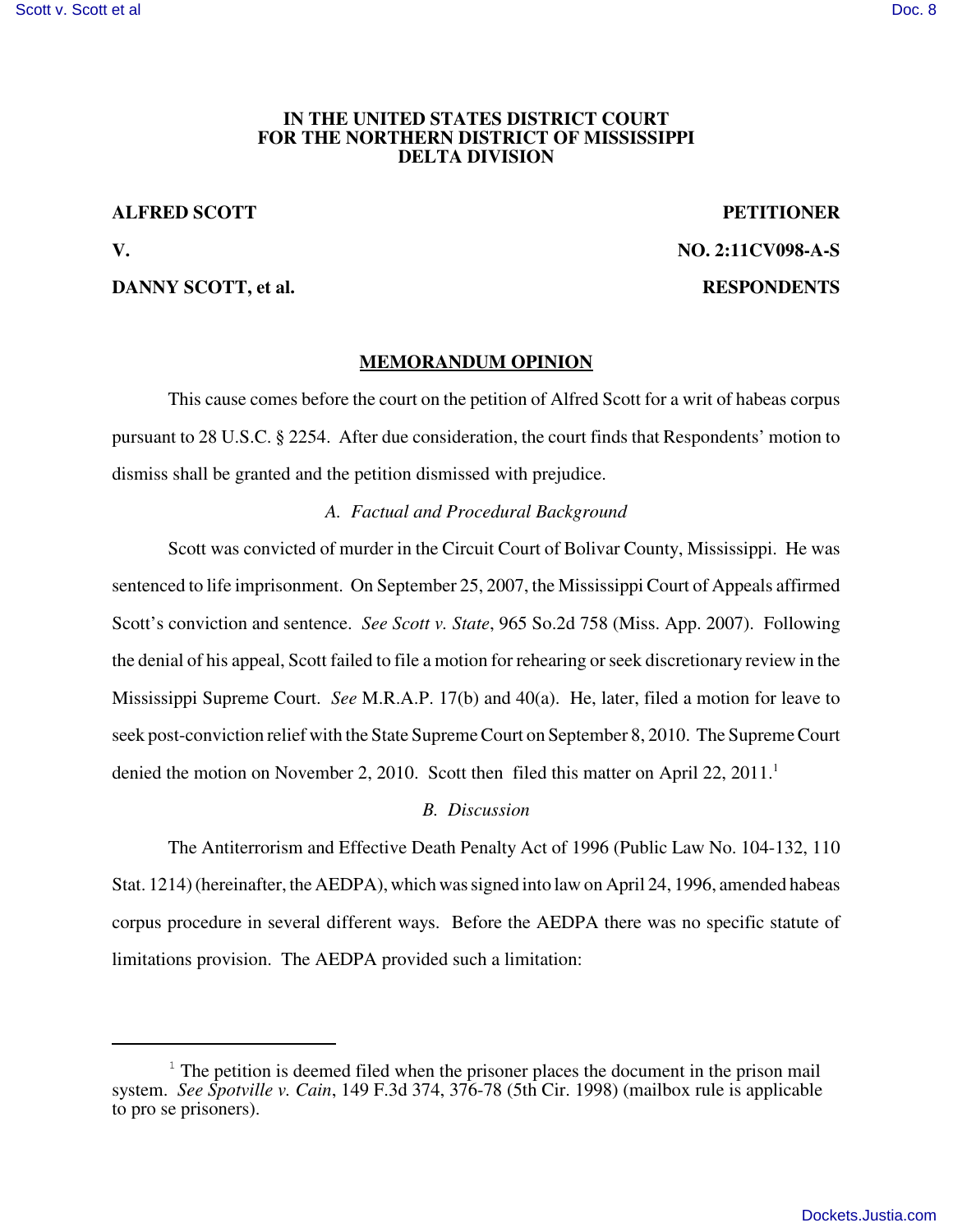$(d)(1)$  1-year period of limitation shall apply to an application for a writ of habeas corpus by a person in custody pursuant to the judgment of a State court. The limitation period shall run from the latest of

> (A) the date on which the judgment became final by the conclusion of direct review or the expiration of the time forseeking such review;

> (B) the date on which the impediment to filing an application created by State action in violation of the Constitution or laws of the United States is removed, if the applicant was prevented from filing such State action;

> (C) the date on which the constitutional right asserted was initially recognized by the Supreme Court, if the right has been newly recognized by the Supreme Court and made retroactively applicable to cases on collateral review; or

> (D) the date on which the factual predicate of the claim or claims presented could have been discovered through the exercise of due diligence.

(2) The time during which a properly filed application for State postconviction or other collateral review with respect to the pertinent judgment or claim is pending shall not be counted toward any period of limitation under this subsection.

28 U.S.C. § 2244(d)(1).

Under Mississippi law, a defendant is allowed fourteen days after a decision is rendered to file a motion for rehearing. M.R.A.P. 40(a). Since Scott failed to pursue a motion for rehearing, the appeals process wasstopped. *See Roberts v. Cockrell*, 319 F.3d 690, 693 (5th Cir. 2003); *Duplantis v. Booker*, 273 F.3d 392, 2001 WL 1013067 at \*\*1-3 (5th Cir. 2001). Thus, Scott's conviction became final fourteen days after the Court of Appeals affirmed his conviction on September 25, 2007. In the absence of any further review, Scott'ssentence and conviction became final on October 9, 2007, the date on which his time for seeking further review in state court expired.

Scott, therefore, had one-year or until October 9, 2008, to seek federal review of his judgment or "properly file" an application for post-conviction relief in state court to toll the limitations period. 28 U.S.C. § 2244(d)(2). Scott did file a petition for post-conviction relief in the Mississippi Supreme Court on September 8, 2010. The state petition, however, was not filed on or before October 9, 2008, and he, therefore, may not take advantage of the AEDPA's tolling provision. *See*